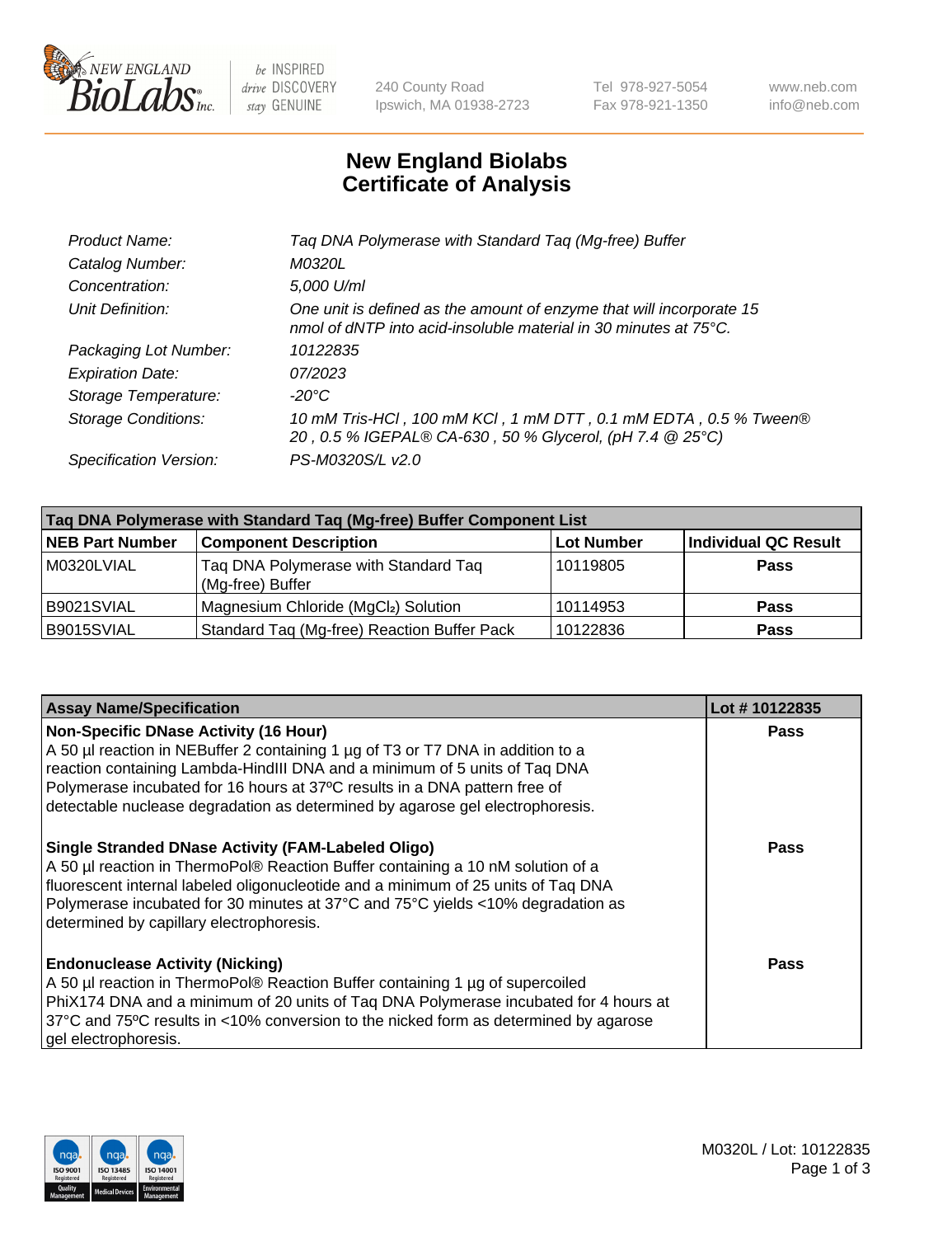

be INSPIRED drive DISCOVERY stay GENUINE

240 County Road Ipswich, MA 01938-2723 Tel 978-927-5054 Fax 978-921-1350

www.neb.com info@neb.com

| <b>Assay Name/Specification</b>                                                                                                                                                                                                                                                                                                                                                                               | Lot #10122835 |
|---------------------------------------------------------------------------------------------------------------------------------------------------------------------------------------------------------------------------------------------------------------------------------------------------------------------------------------------------------------------------------------------------------------|---------------|
| qPCR DNA Contamination (E. coli Genomic)<br>A minimum of 5 units of Taq DNA Polymerase is screened for the presence of E. coli<br>genomic DNA using SYBR® Green qPCR with primers specific for the E. coli 16S rRNA<br>locus. Results are quantified using a standard curve generated from purified E. coli<br>genomic DNA. The measured level of E. coli genomic DNA contamination is ≤ 1 E. coli<br>genome. | Pass          |
| <b>RNase Activity (Extended Digestion)</b><br>A 10 µl reaction in NEBuffer 4 containing 40 ng of a 300 base single-stranded RNA<br>and a minimum of 1 µl of Taq DNA Polymerase is incubated at 37°C. After incubation<br>for 16 hours, >90% of the substrate RNA remains intact as determined by gel<br>electrophoresis using fluorescent detection.                                                          | Pass          |
| <b>Phosphatase Activity (pNPP)</b><br>A 200 µl reaction in 1M Diethanolamine, pH 9.8, 0.5 mM MgCl2 containing 2.5 mM<br>p-Nitrophenyl Phosphate (pNPP) and a minimum of 100 units Taq DNA Polymerase<br>incubated for 4 hours at 37°C yields <0.0001 unit of alkaline phosphatase activity<br>as determined by spectrophotometric analysis.                                                                   | Pass          |
| <b>Protein Purity Assay (SDS-PAGE)</b><br>Taq DNA Polymerase is ≥ 99% pure as determined by SDS-PAGE analysis using Coomassie<br>Blue detection.                                                                                                                                                                                                                                                              | Pass          |
| PCR Amplification (5.0 kb Lambda DNA)<br>A 50 µl reaction in Standard Taq (Mg-free) Reaction Buffer plus 1.5 mM MgCl2 in the<br>presence of 200 µM dNTPs and 0.2 µM primers containing 5 ng Lambda DNA with 1.25<br>units of Tag DNA Polymerase for 25 cycles of PCR amplification results in the<br>expected 5.0 kb product.                                                                                 | Pass          |

This product has been tested and shown to be in compliance with all specifications.

One or more products referenced in this document may be covered by a 3rd-party trademark. Please visit <www.neb.com/trademarks>for additional information.